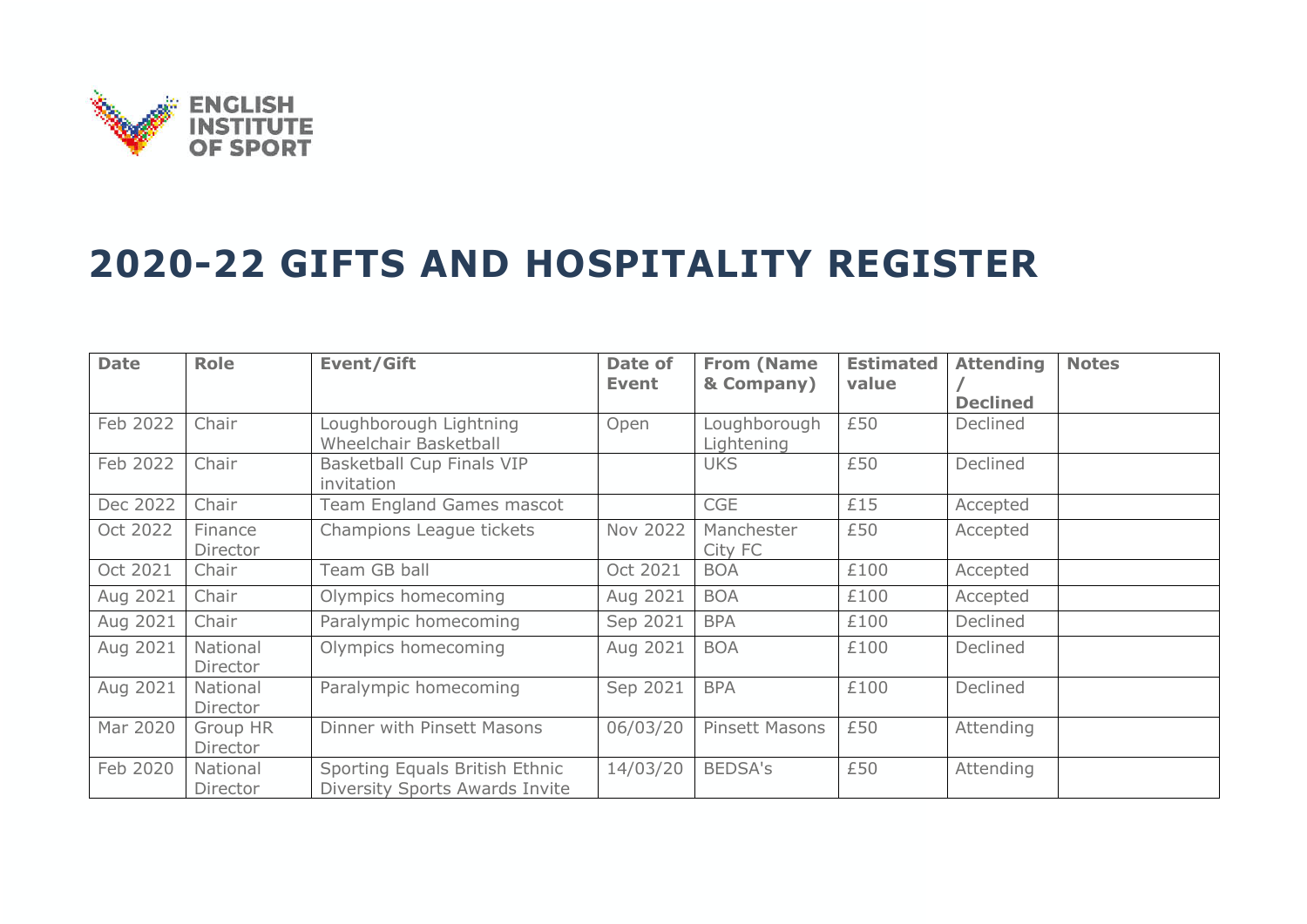

| <b>Date</b> | <b>Role</b>               | <b>Event/Gift</b>             | Date of<br><b>Event</b> | <b>From (Name</b><br>& Company) | <b>Estimated</b><br>value | <b>Attending</b>      | <b>Notes</b>                      |
|-------------|---------------------------|-------------------------------|-------------------------|---------------------------------|---------------------------|-----------------------|-----------------------------------|
|             |                           |                               |                         |                                 |                           | <b>Declined</b>       |                                   |
| Feb 2020    | Director of<br>Operations | Tokyo qualifiers - VIP invite | 14/03/20                | <b>GB Boxing</b>                | £10                       | Attending             |                                   |
| Feb 2020    | Director of<br>Operations | Gymnastics gym opening        | 04/03/20                | <b>GB Gymnastics</b>            | £0                        | Attending             |                                   |
| Feb 2020    | National<br>Director      | European Boxing Road to Tokyo | 22/03/20                | <b>UK Sport</b>                 | £30                       | Attending<br>Declined | Did not attend<br>due to COVID-19 |
| Jan 2020    | National<br>Director      | VIP Dinner / World Cup Comp   | 20 & 21<br>Feb          | <b>British</b><br>Weightlifting | £50                       | Attending             |                                   |

Updated May 2022